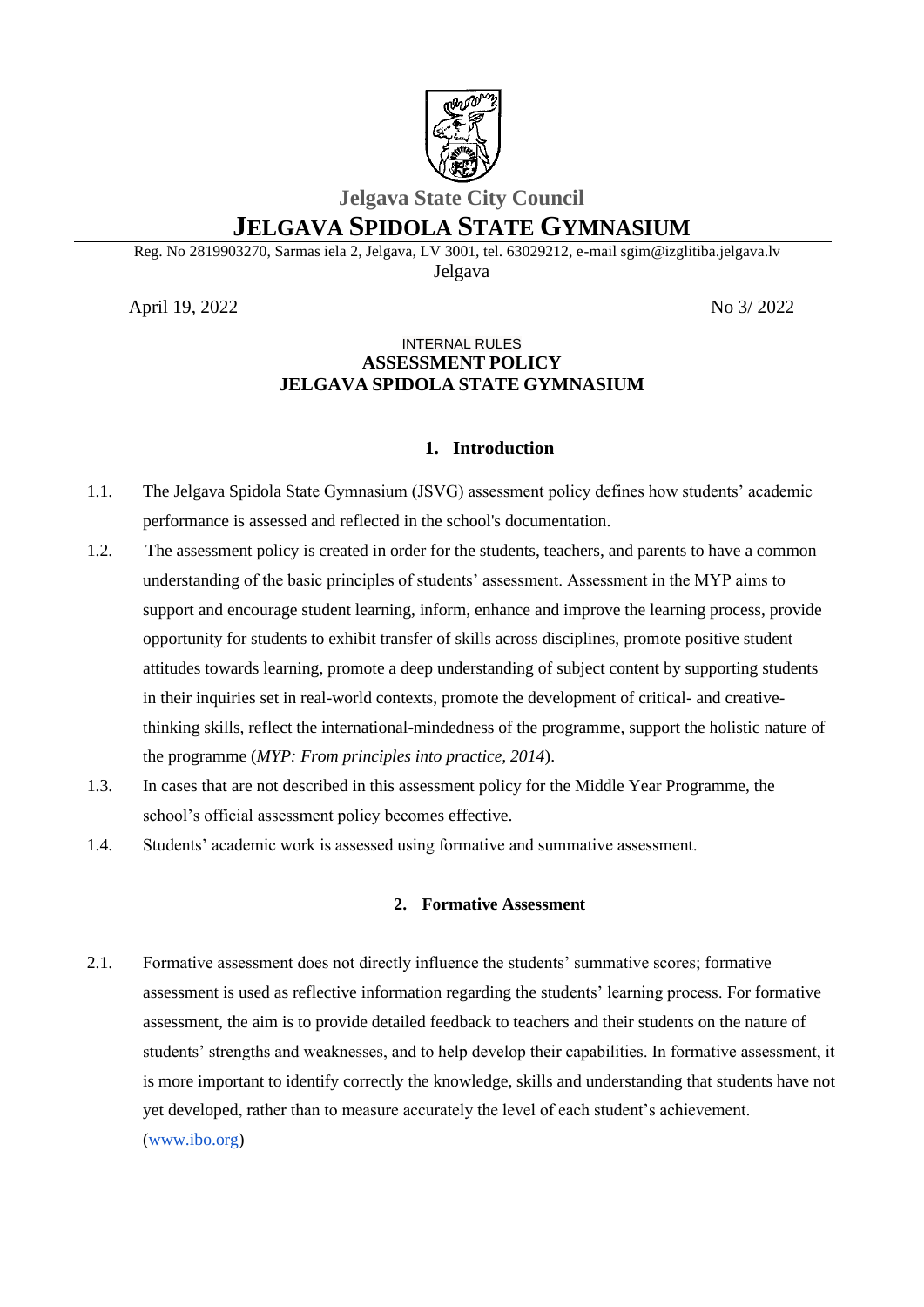- 2.2. The types of formative assessment are:
	- 2.2.1. achievement descriptors (criteria A, B, C, D);
	- 2.2.2. comments only.
- 2.3. Formative assessment is used regularly, based on the teachers' subjective professional judgement.

#### **3. Summative Assessment**

- 3.1. Summative assessment is used at the conclusion of a study period to assess and document students' learning results (compositions; creation of solutions or products in response to problems; essays; examinations; questionnaires; investigations; research; performances; presentations, etc.):
	- 3.1.1. at the end of a unit, based on the teacher's set unit objectives;
	- 3.1.2. at the end of an extensive work (project, research paper, etc.) within a unit, based on the unit's objectives;
	- 3.1.3. at the end of the school year; the final MYP mark for each year is based on the point boundaries;
	- 3.1.4. As a summative assessment, students receive scores 0-8 in each of the subject-specific objectives, based on their achievement descriptors (Appendix 1).
- 3.2. The final IB grade is calculated, based on best fit and professional judgement by the teacher of the respective subject, and then the grade boundary system:

| Grade      |     |       | - 1       | 4         | لمن   | O     |       |
|------------|-----|-------|-----------|-----------|-------|-------|-------|
| Boundaries | l-5 | $6-9$ | $10 - 14$ | $15 - 18$ | 19-23 | 24-27 | 28-32 |

- 3.3. Students are required to have a score in all summative tasks which are then used to determine their final grade.
- 3.4. In special cases (long-term illness, long-term school-related absence) a student may be excused from the completion of a task, if the teacher has formative proof of the acquisition of the curriculum.
- 3.5. The assessment is documented in the e-journals *E-klase* and *ManageBac*, displaying the Latvian grades and IB grades respectively, using the prescribed subject-group assessment criteria.
- 3.6. The students are introduced to the MYP assessment policy at the beginning of each school year.
- 3.7. The assessment of state exams is carried out according to the rules of the Cabinet of Ministers of the Republic of Latvia.
- 3.8. The MYP eAssessment is carried out according to the rules of International Baccalaureate Middle Year Programme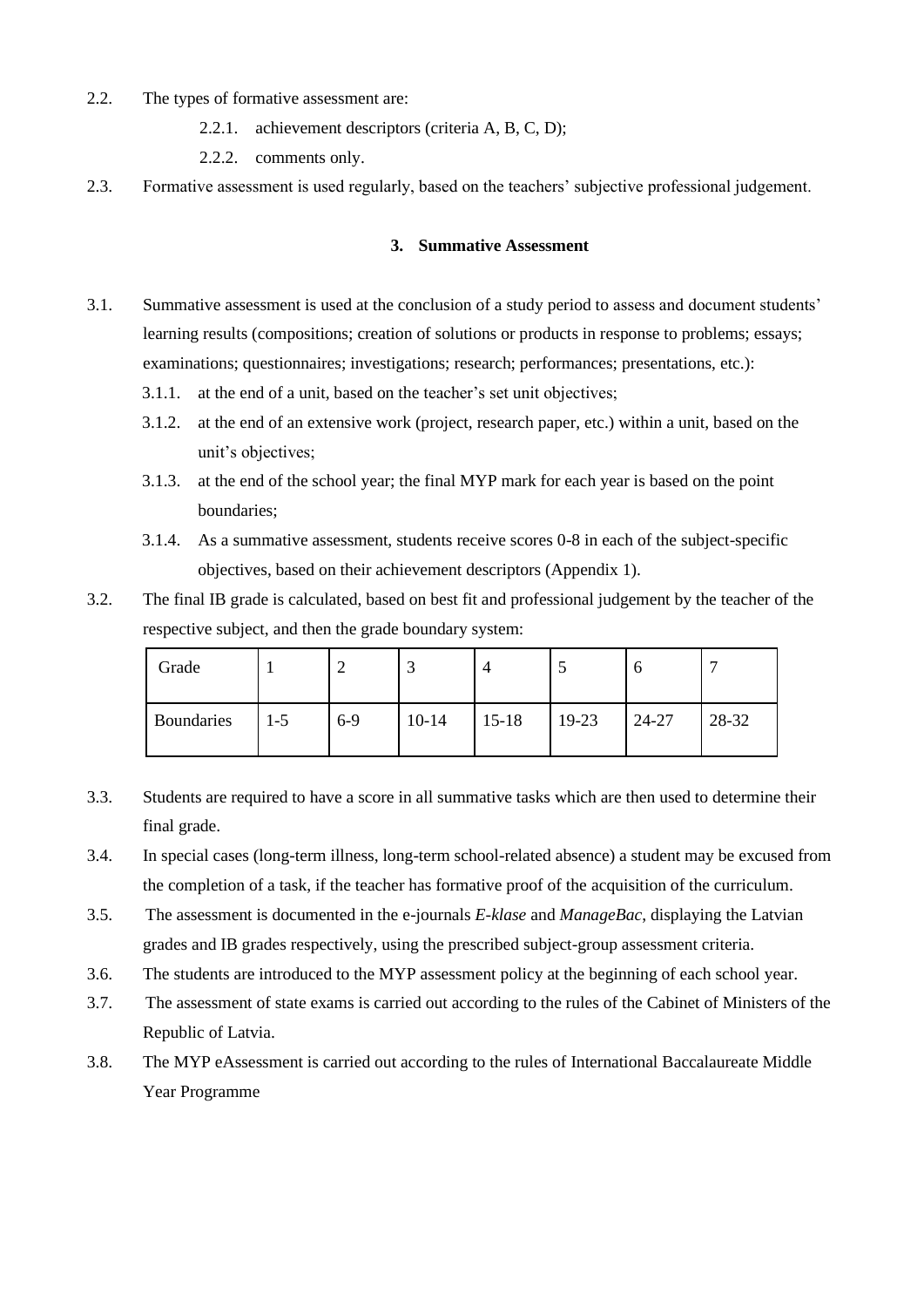### **4. Meeting the Requirements of the Latvian National Curriculum**

- 4.1. The MYP teaching staff are required to meet the requirements of both the MYP and the Latvian national curriculum, regarding summative and formative assessment.
- 4.2. As a **summative assessment**, students receive scores 0-8 in each of the subject-specific objectives, based on their achievement descriptors (Appendix 1). These scores are translated into an equivalent summative assessment 1-10, required by the Latvian national system, in the following manner:

| Grade |    | ∸   | ◡   |     | ັ   | O   | $\overline{ }$ | O   |     | 10  |
|-------|----|-----|-----|-----|-----|-----|----------------|-----|-----|-----|
| Score | 0% | 15% | 30% | 40% | 50% | 60% | 70%            | 80% | 90% | 97% |

- 4.3. In the electronic journal, the entered criteria have to match the subject-specific objectives of the respective subjects.
- 4.4. The final mark in the national system is based on the average of all summative marks. Average marks that result in a mark with ,5 (for example 8,5) are rounded up if the student provides extra evidence required by the teacher, for example, the final mark 8,5 would be rounded up to 9 if the student voluntarily provided the required evidence, and it would be rounded down to 8 if the student didn't provide the required evidence. Marks with a higher decimal average are rounded up automatically.
- 4.5. As a **formative assessment**, different to the IB marking philosophy, students receive:
	- 4.5.1. percentage scores;
	- 4.5.2. S/T/A/P achievement descriptors (analogue to subject-specific objectives and strands).
- 4.6. Teachers provide at least two, but as many as necessary, formative assessments during learning periods between two summative tests, as required by the school and country's assessment policies.

### **5. Assessment Planning and Responsibility**

- 5.1. The JSVG administration:
	- 5.1.1. control the teachers' documentation of the students' academic performance,
	- 5.1.2. oversee the summative task schedule in the test-scheduling section of the electronic journal in order to avoid students' overload,
	- 5.1.3. assign additional studies as part of an extended school semester/year for students with an insufficient final grade (1-3, according to Latvian curriculum) or no final grade (nv, according to Latvian curriculum).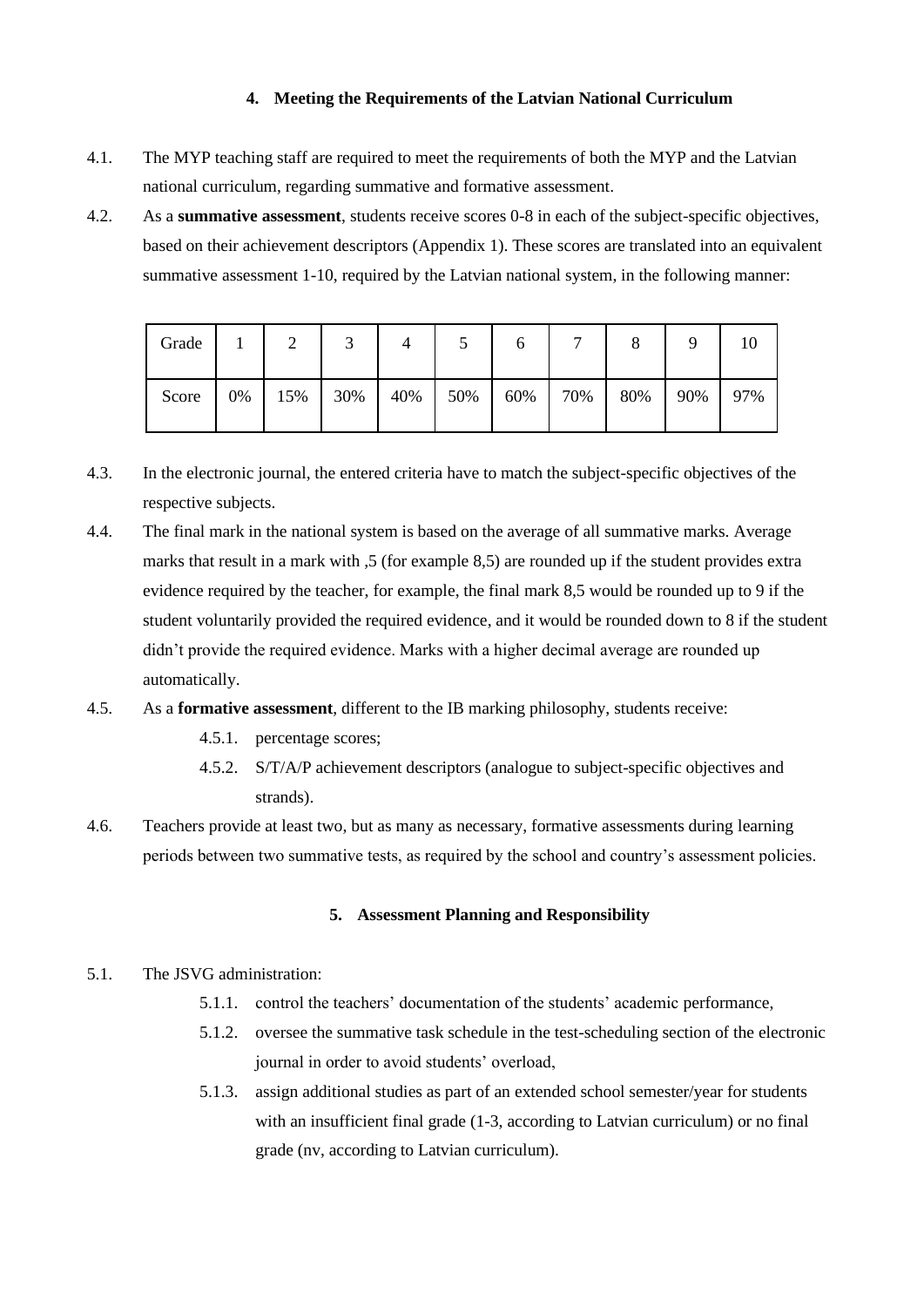### 5.2. The teachers:

- 5.2.1. include the summative tasks in their unit plans and the school's shared test schedule and inform students about them;
- 5.2.2. ensure that all strands of all four objectives are addressed at least twice in each year of the MYP;
- 5.2.3. inform students about upcoming summative tasks at least a week prior to the test date;
- 5.2.4. plan no more than one summative task per day for one class;
- 5.2.5. assess students' tests in one week, or in two weeks if the test is more extensive, and document the scores in the electronic journals;
- 5.2.6. store the summative tasks until the end of the corresponding school year.

### 5.3. The student:

- 5.3.1. is responsible for the a timely completion of all planned summative tasks;
- 5.3.2. is entitled to see the assessed work in an individual consultation;
- 5.3.3. is entitled to improve his/her grade within one week of its display in the electronic journal, with his/her own initiative, based on national guidelines, following these steps:
	- 5.3.3.1. communicating with the teacher and analysing the test's result,
	- 5.3.3.2. setting a time and discussing the tasks to complete in order to improve the grade;
- 5.3.4. in case of absence, is responsible for completing a missed task within two weeks after returning to school;
- 5.3.5. in case of missing the deadline discussed in point takes the test at the teacher's set time;
- 5.3.6. in case of dispute over a grade (even after the teacher's explanation), writes a formal complaint to the vice-principal in education matters, who then organises retesting;
- 5.3.7. attends the mandatory semester/year extension (up to two weeks) and takes the required tests on the mandatory curriculum;
- 5.3.8. attends the mandatory semester/year extension (up to two weeks) and takes a test including all year's curriculum, if the final grade is nv;
- 5.3.9. respects copyright laws and completes assignments independently, following the regulations of the school's Academic Honesty/Integrity Policy.

#### **6. eAssessment**

6.1. JSVG will participate in the MYP eAssessment for year 5 students.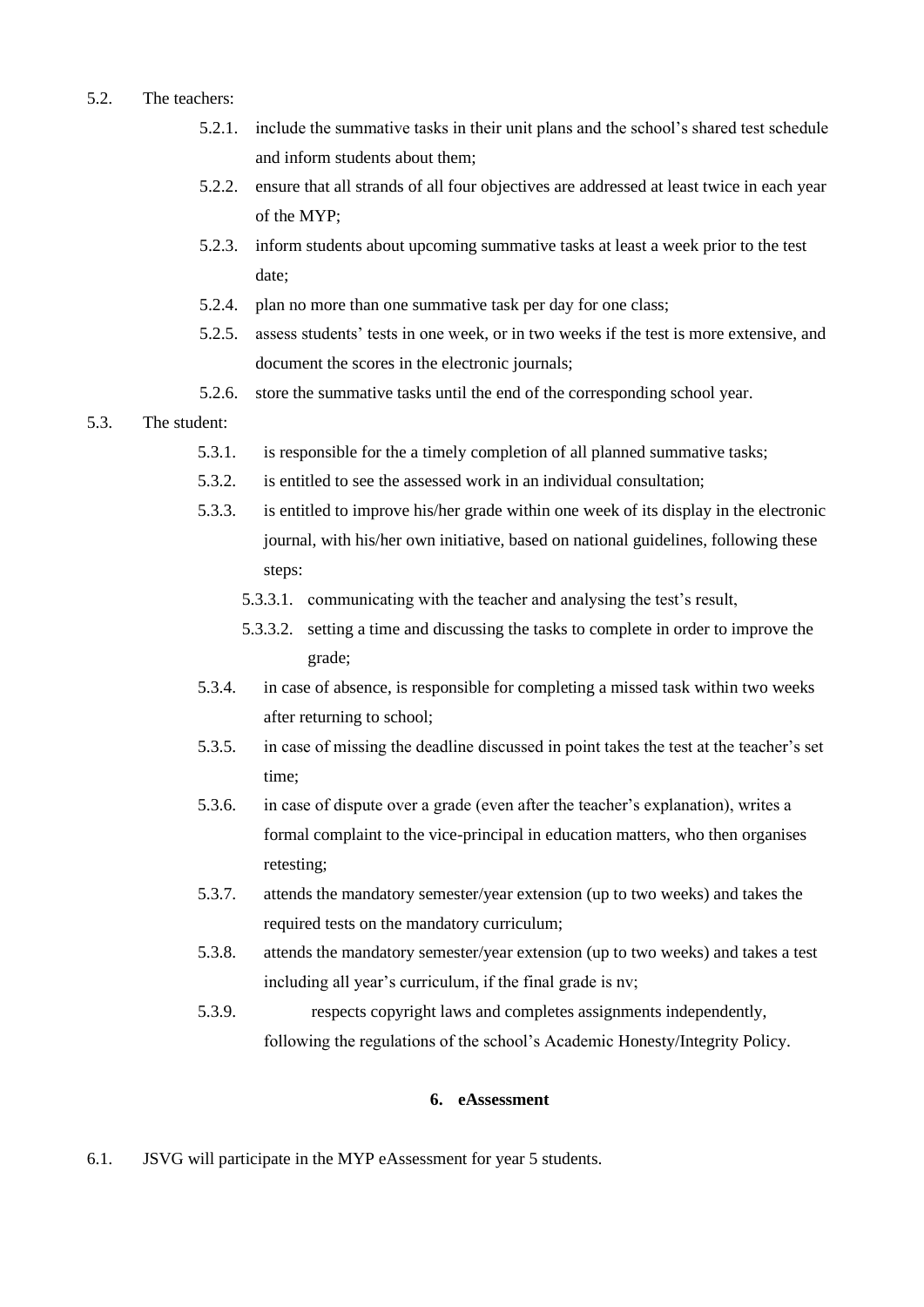6.2. The MYP eAssessment offers practitioners an innovative tool to gain valuable insights into learning and teaching. Additionally, it offers students an option to gain a qualification for their middle years' education and an assessment experience that aligns with today's digital learning environment. MYP grades provide important, externally-verified results that serve as an alternative to state or national examinations, and support applications for post-16 education. As an assessment of learning tool, it functions as a summative assessment to complete a middle school career with externally IB validated results. This is executed through a series of world-leading, innovative, digital assessments that both ensure a high standard of academically rigour, and inform learning, teaching and creative teacher professionalism. (*[www.ibo.org](http://www.ibo.org/)*)

#### 6.3. MYP eAssessment includes:

- 6.3.1. four on-screen examinations in mathematics, sciences, language and literature, and individuals and societies;
- 6.3.2. two ePortfolios of coursework in language acquisition, arts/design/physical and health education;
- 6.3.3. first-in-class on screen examination focused on interdisciplinary learning. (*[www.ibo.org](http://www.ibo.org/)*)

Director I.Vilkārse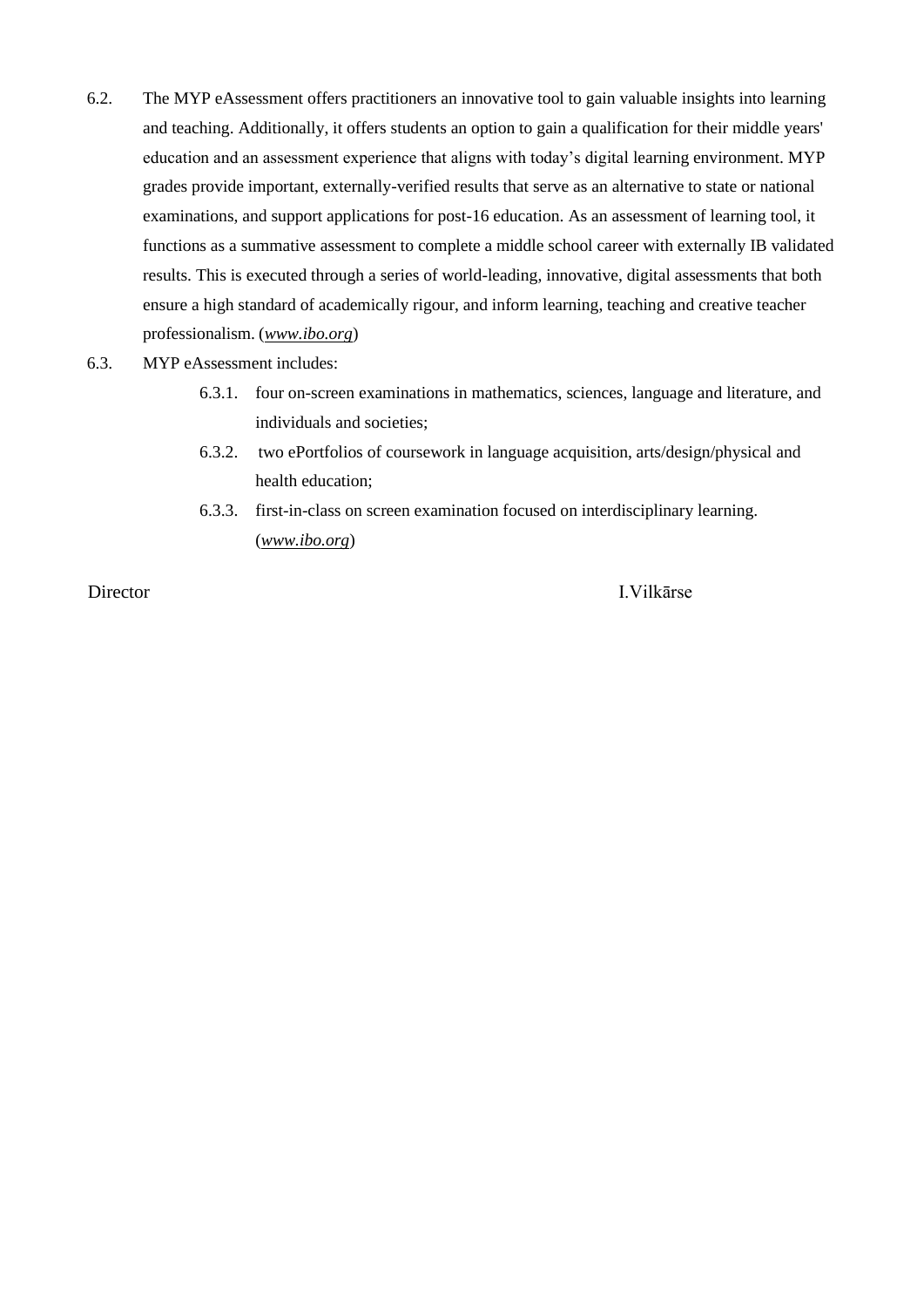# **Appendices**

# Appendix 1: MYP Assessment Criteria

|                                  | $\overline{A}$               | B                           | $\mathcal{C}$                | D                                                  |  |
|----------------------------------|------------------------------|-----------------------------|------------------------------|----------------------------------------------------|--|
| Language and literature          | Analysing                    | Organizing                  | Producing text               | Using language                                     |  |
| Language acquisition             | Listening                    | Reading                     | Speaking                     | Writing                                            |  |
| Individuals and societies        | Knowing and<br>understanding | Investigating               | Communicating                | Thinking critically                                |  |
| Sciences                         | Knowing and<br>understanding | Inquiring and<br>designing  | Processing and<br>evaluating | Reflecting on the<br>impacts of science            |  |
| <b>Mathematics</b>               | Knowing and<br>understanding | Investigating<br>patterns   | Communicating                | Applying<br>mathematics in real-<br>world contexts |  |
| Arts                             | Knowing and<br>understanding | Developing skills           | Thinking creatively          | Responding                                         |  |
| Physical and health<br>education | Knowing and<br>understanding | Planning for<br>performance | Applying and<br>performing   | Reflecting and<br>improving<br>performance         |  |
| Design                           | Inquiring and<br>analysing   | Developing ideas            | Creating the<br>solution     | Evaluating                                         |  |
| MYP projects                     | Planning                     | <b>Applying Skills</b>      | Reflecting                   |                                                    |  |
| Interdisciplinary                | Evaluating                   | Synthesising                | Reflecting                   |                                                    |  |